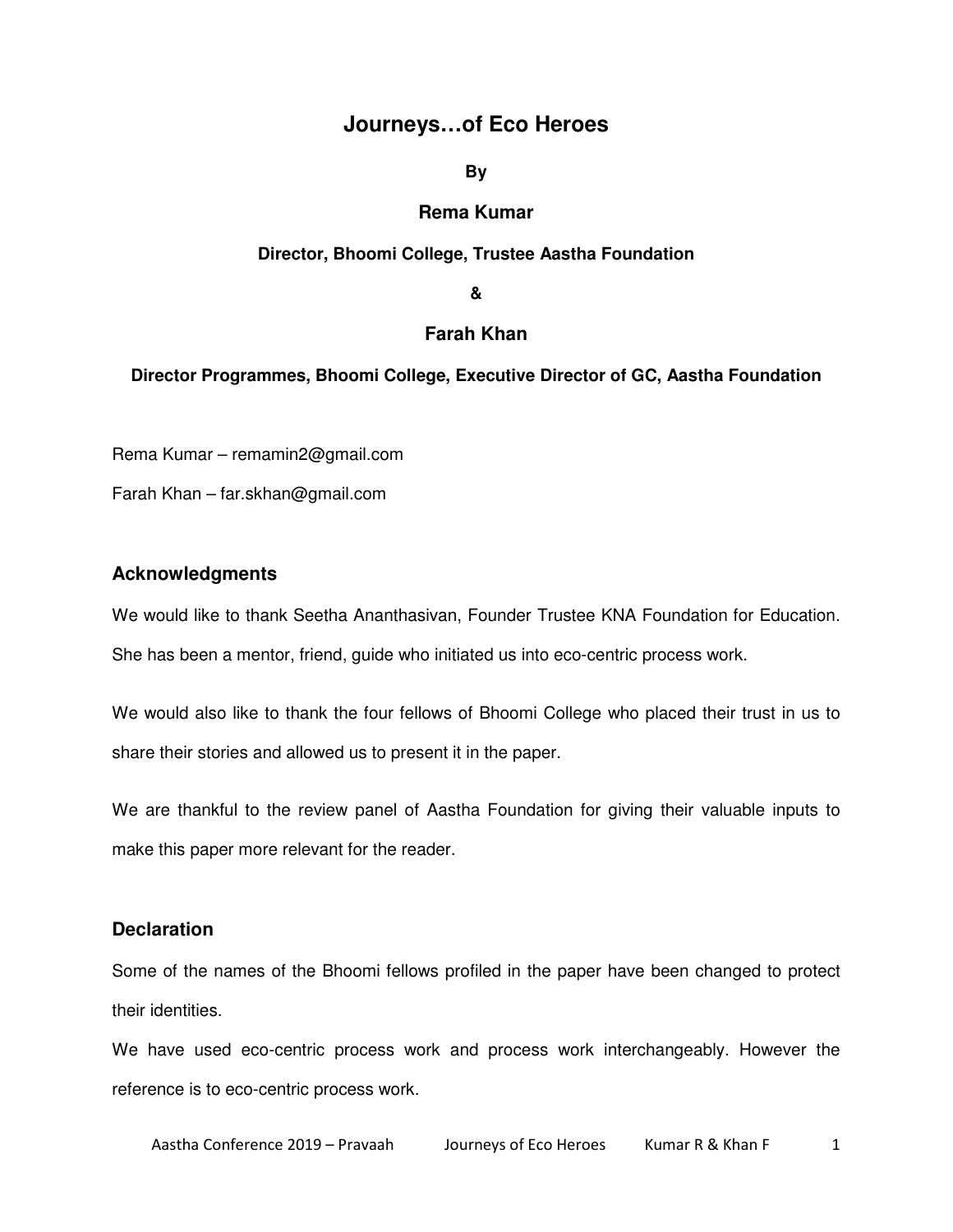# **Journeys…of Eco Heroes**

### **Abstract**

We live in a dynamic world that continues to change and evolve. And every new age calls for new heroes, who choose to follow the unchartered path.

Many believe that we are at the beginning stages of an ecological era. Many individuals are questioning the givens of the dominant paradigm, envisioning a more ecologically wise world and are driven to make a difference.

Bhoomi College is an alternative educational space that brings together such committed individuals. The Bhoomi space enables them to explore multiple alternatives and choose a path of their calling. Process work being an integral part of this exploration helps them to delve deep within, get in touch with their unique journeys and align with their true calling.

This paper maps the journey of a few such heroes using the framework of the Hero's Journey as given by Joseph Campbell. Through this paper we will present a few case studies of some of the Bhoomi fellows - their tryst with process work, personal transformation and the pushes and pulls of transition. This paper also elucidates the significance of process work in integrating the knowledge base with the inner convictions and empowering individuals to take the path.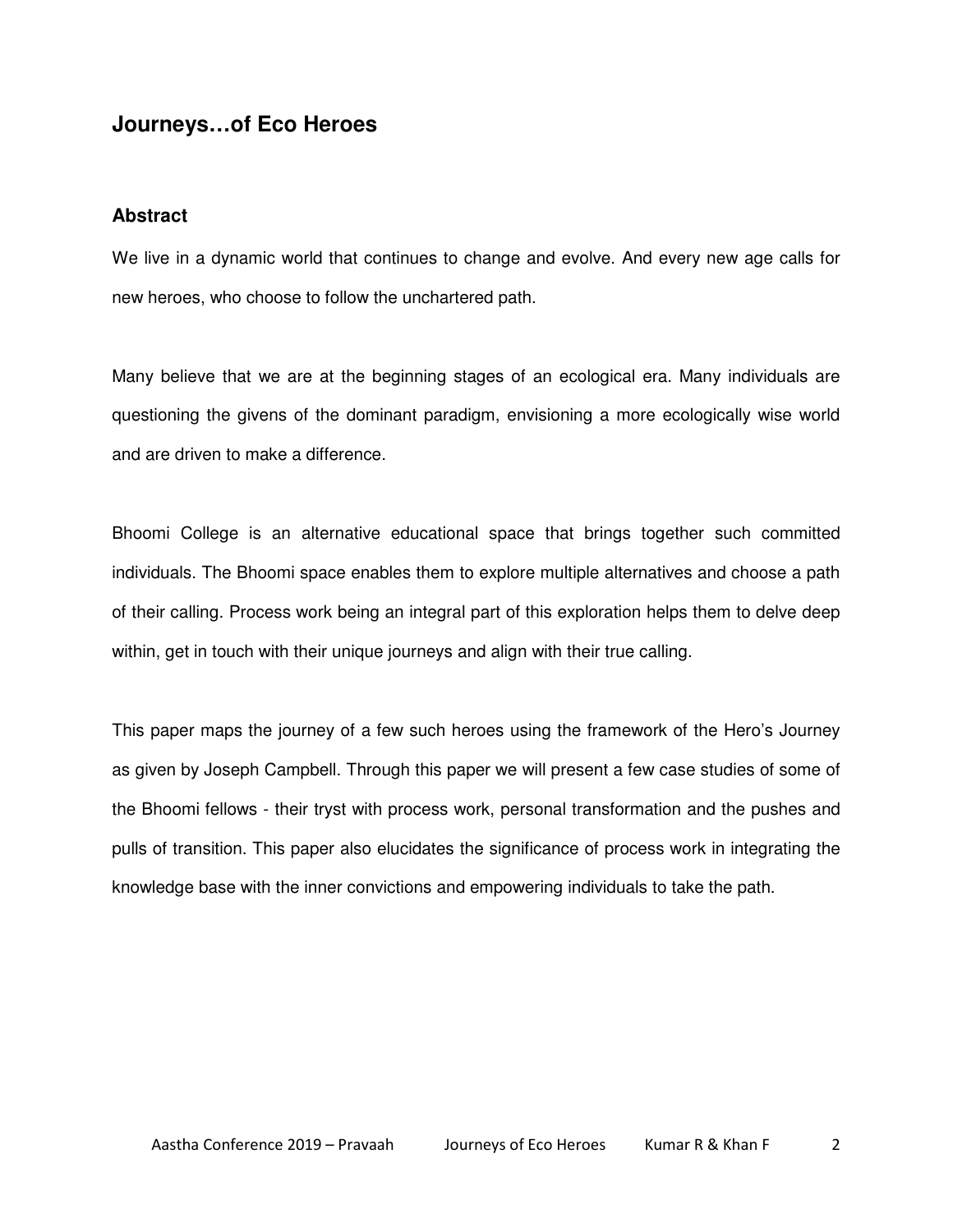### **Preface**

Our journey with process work began with Aastha, soon after we joined Prakriya Green Wisdom School as facilitators. Prakriya is an alternative learning space started by Seetha Anathasivan who believes that process work needs to be an integral part of institution building and teachinglearning processes. Therefore, it is mandatory for all the facilitators to attend process work labs.

We were fortunate to be in a space that was in its initial phase of genesis and therefore gave us the opportunity to grow with it. For us the process of understanding some of the institutional building processes such as rethinking education; co-creating conducive learning environments; investing in each other; being in touch with interpersonal dynamics; balancing micro with macro; cluing in with feedback mechanisms and conflict resolution etc. beckoned us to expansiveness at the professional level.

At the personal level it enabled us to redefine the narrow definitions that we had held for ourselves, own our potential and anchor in faith in ourselves. It also released tremendous energy for creative expression and accepting diversity within and outside.

This, we believe, has enabled us in co-holding wholesome learning spaces both in Prakriya and Bhoomi. Process work has been our touchstone which has guided us in owning our path of being facilitators and mentors and investing in others in their journey of transformation.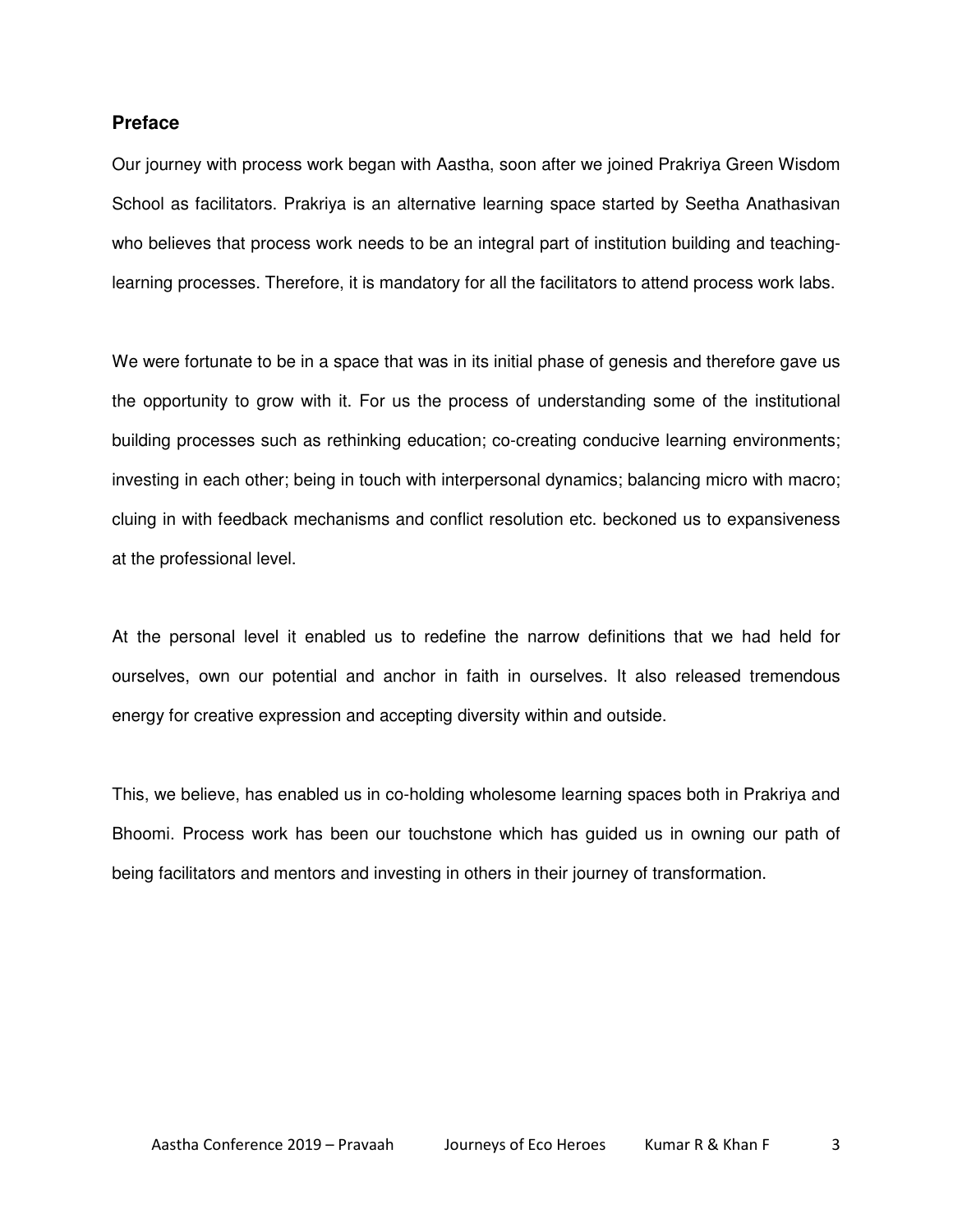# **Journeys…of Eco Heroes**

### **Changing Times**

We stand at the threshold of a transition from the industrial age to an ecological age. The industrial age brought with it many conveniences, comforts and an entirely new way of life and living. These changes slowly permeated into the collective consciousness and redefined the notions of good life and of success and achievement. Materialistic abundance became the dominant lens through which the world began to be viewed. Matching up to standardized benchmarks and the pressure to achieve became stronger. It also created greater inequalities in the society.

The price that was paid at individual level was quite often a skewed 'sense of self', defined narrowly in terms of accomplishments; disconnect from self and others, and alienation from nature. At the macro level, what was gradually lost was reverence for nature and disregard for community.

The education system also changed in response to the needs of the industrial era. It became target driven with a sharp emphasis on abstraction and information exchange. The anthropocentric focus gradually led to a certain disregard for all the other life forms. The fall out was degradation and despoliation of nature at a large scale. Another consequence was the inability to see the underlying, invisible links and therefore the impact of action choices on future.

Yet there are seeds of change! As it is often said '**the seeds of new emergence lies within the old'.**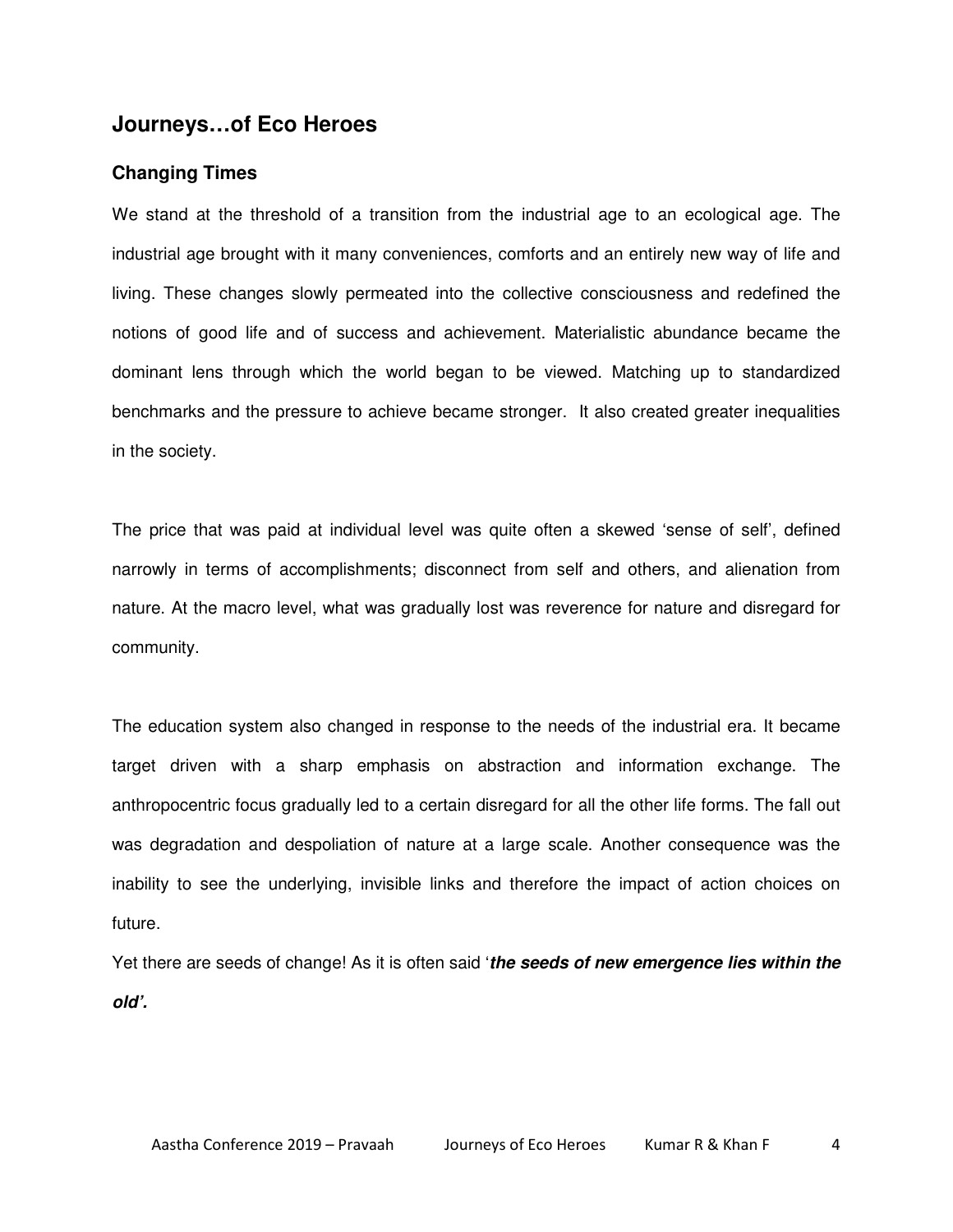## **The End of an Era…Different Choices**

There is the story of E F Schumacher, the well-known Buddhist economist for whom a turning point came around when he was working as a farm hand. One day as he was counting the cattle an old farmer remarked, "**If you count them every day they won't flourish**!" This remark offended him because as a statistician, quantity was what he focused on. He remembered the old farmer's remark and the wisdom inherent in it only when he found one of the cattle dead. He realized that he had trained his mind on quantity and missed out on things that really mattered! [1]. Today, like Schumacher, a small fraction of people are re-examining the 'reign of quantity' and changing the narrow definition of a 'good life'. They want to look beyond mere materialistic and tangible gains and have a strong urge to live out eco-centric ways of being.

### **Introduction to Bhoomi**

Bhoomi Network was started in 2008 by Seetha Ananthasivan, Founder Trustee of the KNA Foundation for Education, a public charitable trust. Seetha also launched the Bhoomi College in 2012 as an alternative learning space with a vision of fostering ecological consciousness and co-creating expanding communities. She has also been largely responsible for the designing of the curriculum, learning and living processes of the two 1 year Fellowship programmes [2]. The college is a hub for people to connect, share, learn from each other and form a network. It has been drawing in individuals from various stages in life and from diverse educational and cultural backgrounds. Professionals from fields such as engineering, architecture, law, chartered accountancy, humanities etc. join the programmes at Bhoomi.

At Bhoomi, the beckoning has been to engage with learning holistically that includes;

- Looking at perspective building
- Gaining deep understanding
- Engaging with one's feelings and concerns about macro issues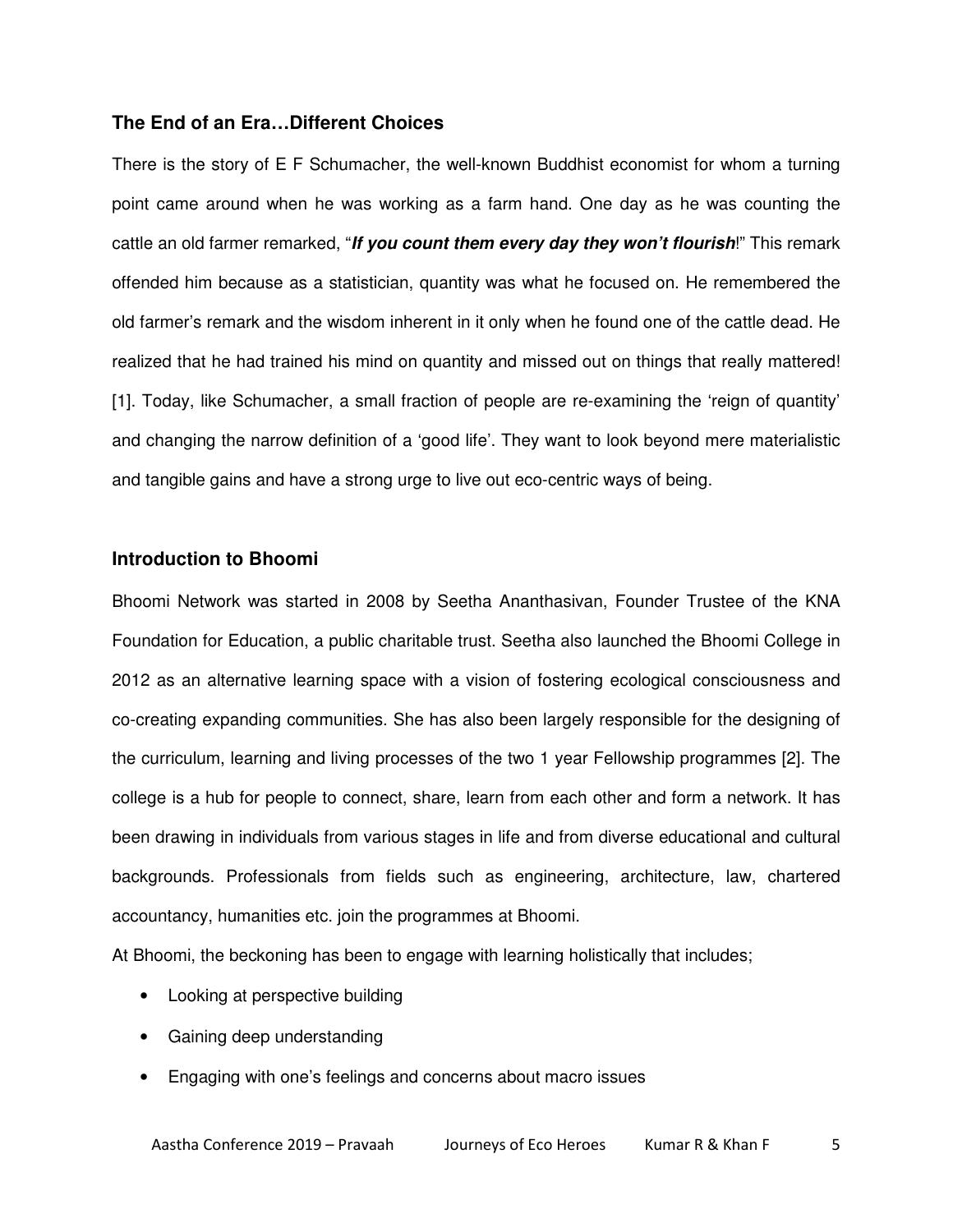The open ended exploratory space that Bhoomi offers allows the fellows to deepen their search, widen their perspectives, strengthen their convictions and shape their intent into action. This therefore leads to learning beyond content knowledge and making shifts at attitudinal levels.

## **Focus of this Paper**

The paper we are presenting is an elucidation of our experience with six batches of fellows of Bhoomi College and the transformation that was evident in many of them. This we believe is largely owing to the eco-centric process labs that are an intrinsic element of the fellowship programme.

The addition of *eco-centrism* to process work was conceived by Seetha Ananthasivan and she designed programmes (Inner and Outer Ecology and Deep Ecology and other programmes). [3]

- weaving in nature's principles while working with participants
- engaging with concepts and frameworks to question assumptions of the anthropocentric paradigm
- reflecting through nature meditations.

Individuals thus see themselves not only in relation to their human context but also in relation to a larger ecological context.

What we are trying to establish through this paper is the power and significance of this work as an enabler. We have seen how working with the 'self' enables individuals to anchor in their convictions and honour their choices.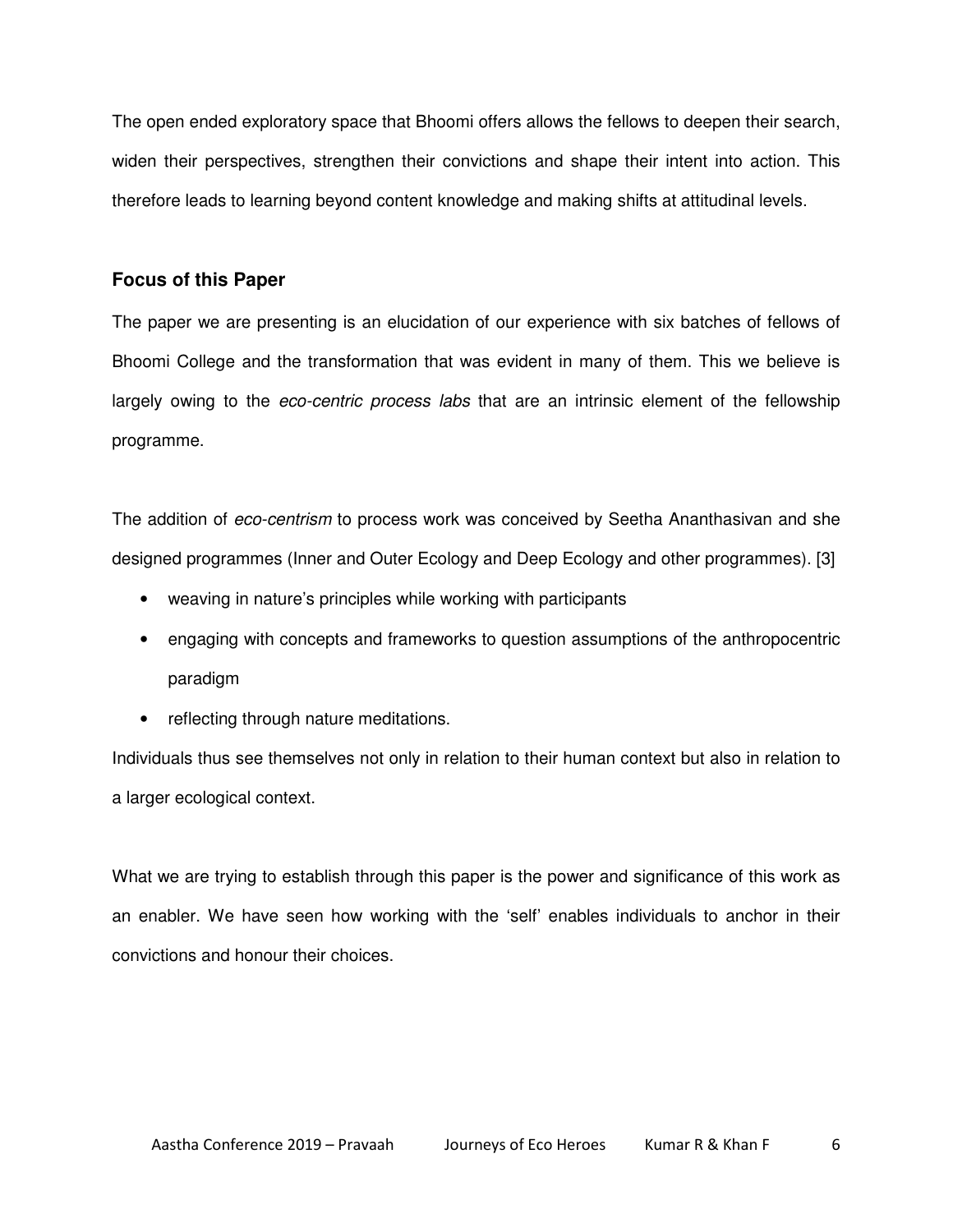One of the frameworks that we have used is an adaptation of Joseph Campbell's Hero's Journey.

"The basic premise of this intervention is that every person can be a hero unto himself/ herself. In the case of people who want to move away from the mainstream and go on a path less travelled, the Hero's journey provides an amazing framework that is at once exciting and settling. It is exciting to give one's struggles a new meaning as part of being on a heroic path; and settling because the negative meanings that might have been given to one's victimhood, struggles, anger or helplessness are dissolved. These feelings that sometimes rein in our exuberance for the journey can be made wholesome and dignified. Also unlike Campbell's much hyped individual hero, the eco-hero is someone who values community." [4]

### **Joseph Campbell**

Joseph John Campbell (March 26, 1904 – October 30, 1987) was an American Professor of Literature, who worked in comparative mythology and comparative religion. His work covers many aspects of the human experience. Campbell's most well-known work is his book The Hero with a Thousand Faces (1949). His philosophy has been summarized by his own often repeated phrase: "Follow your bliss." [5]

#### **Monomyth** [6]

Campbell's concept of monomyth refers to the theory that sees all mythic narratives as variations of a single great story. This is based on the observation that a common pattern exists beneath the narrative elements of most great myths, regardless of their origin or time of creation. The central pattern is often referred to as the hero's journey and was first described in The Hero with a Thousand Faces.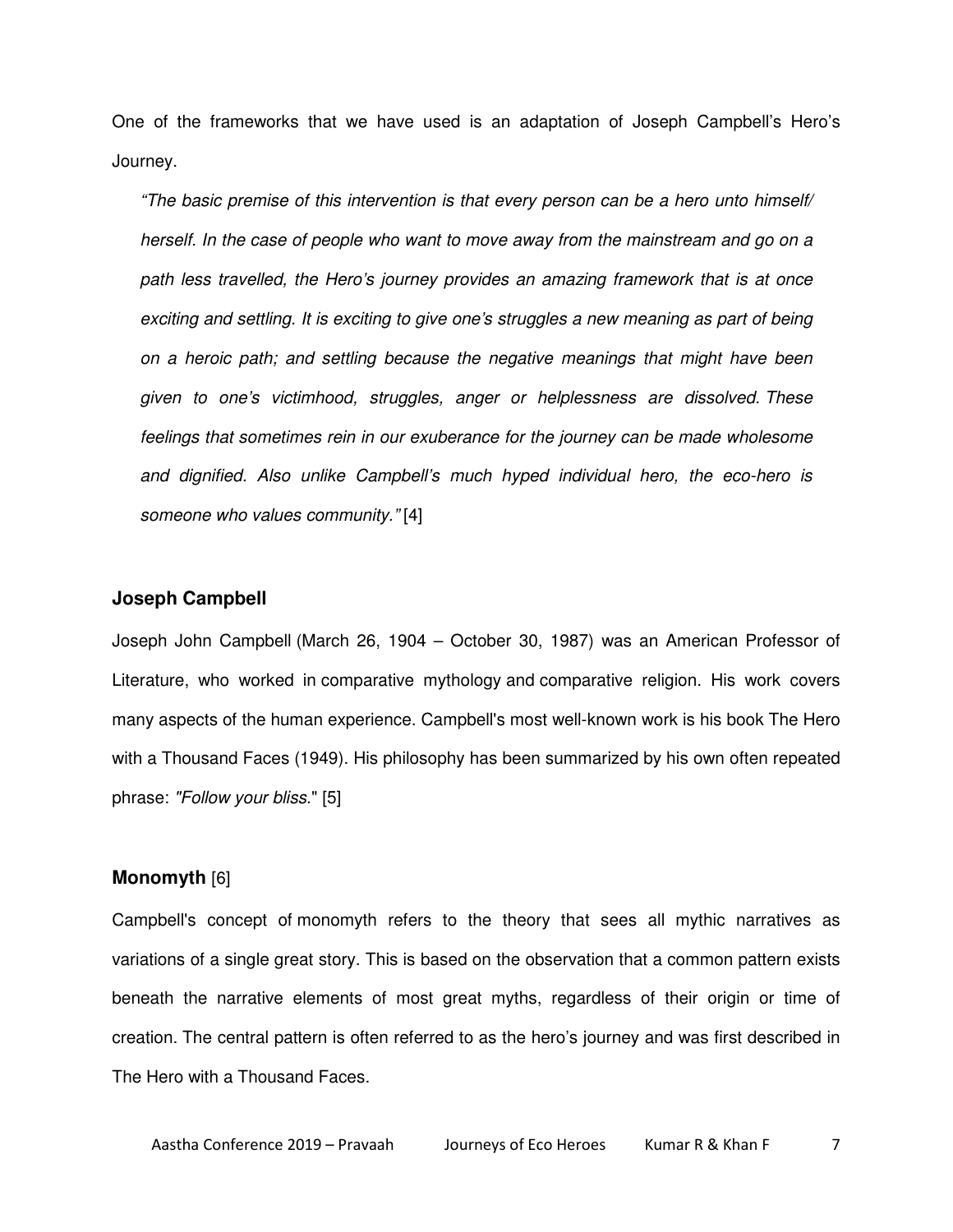## **Twelve Stages of Hero's Journey**

According to Joseph Campbell a hero is someone who has given one's life to something bigger than oneself. The usual hero adventure begins with someone from whom something has been taken or who feels that something has been lacking in the normal experiences available or permitted to the members of his society. This person then takes off on a series of adventures beyond the ordinary, either to recover what has been lost or to discover some life giving elixir. It is usually a cycle, a going and a coming. [7]

|                | Stages in a Hero's Journey as given by | <b>Adaptation</b>                            |
|----------------|----------------------------------------|----------------------------------------------|
|                | Campbell                               |                                              |
| $\mathbf{1}$   | The call to Adventure                  | The Call to Adventure                        |
| $\overline{2}$ | Refusal of the Call                    | Refusal of the Call                          |
| 3              | Supernatural Aid                       | Meeting the Mentor                           |
| $\overline{4}$ | The Crossing of the First Threshold    | The Crossing of the Threshold                |
| 5              | The Belly of the Whale                 | The Belly of the Whale                       |
| 6              | The Road of Trials                     | The Road of Trials                           |
| $\overline{7}$ | The Meeting with the Goddess           | <b>Integration of Feminine and Masculine</b> |
| 8              | Woman as the Temptress                 | <b>Meeting Co-travellers</b>                 |
| 9              | Atonement with the Father              | Fight with the Father                        |
| 10             | Apotheosis                             | <b>Learning and Search</b>                   |
| 11             | The Ultimate Boon                      | Owning up the Eternal Source of              |
|                |                                        | <b>Power</b>                                 |
| 12             |                                        | Offering Back to the World                   |

## **Adaptation of Campbell's Framework** [8]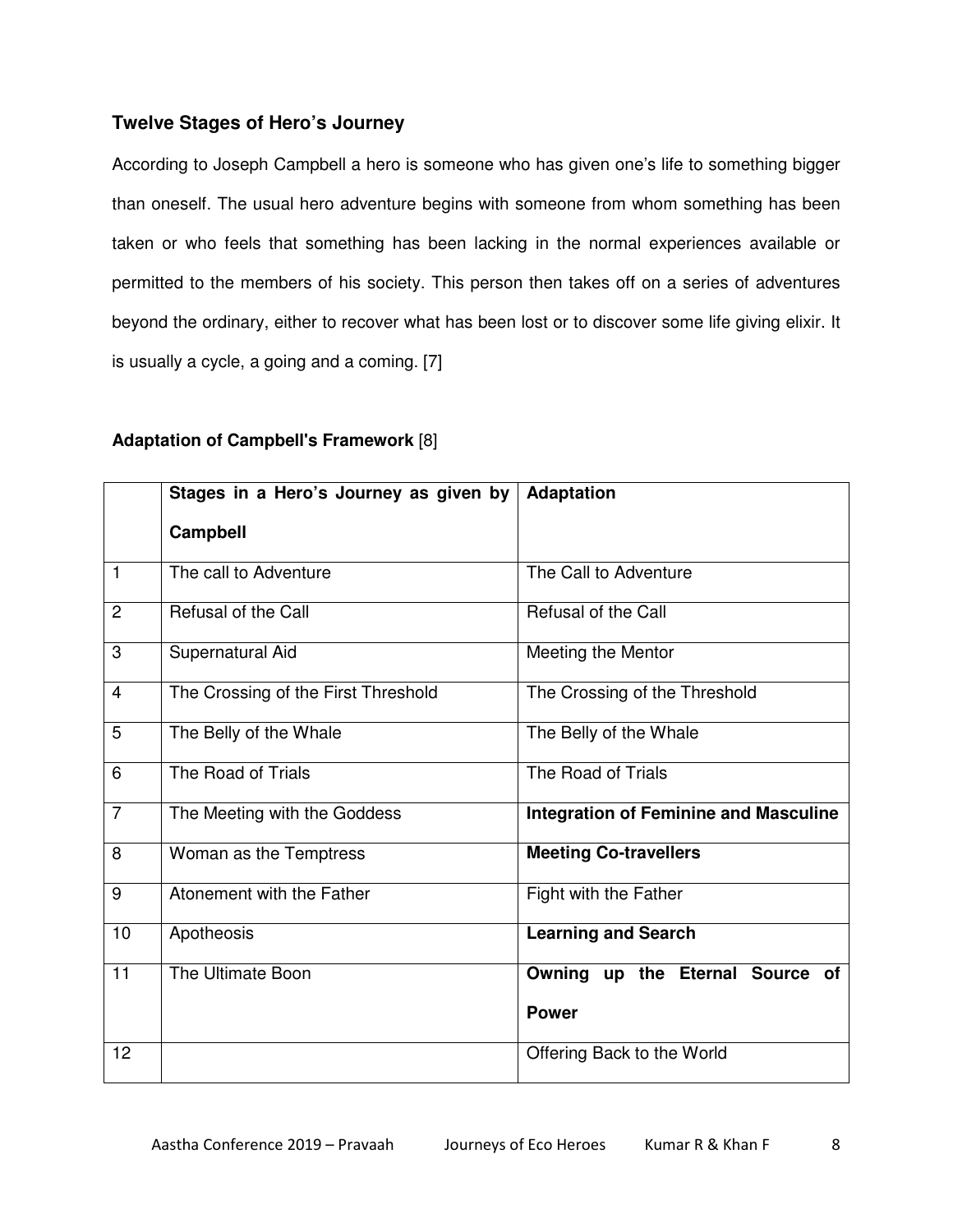### **Case Studies**

In this paper we present the stories of a few of the Bhoomi fellows who we see as Eco Heroes. These stories bring to light their tryst with process work and the personal transformation that was a consequence. As their co-travelers, we have seen how eco-centric process work has been an enabler in taking the path of adventure.

We collated material through a questionnaire [Annexure 1] sent out to them; through conversations with their friends/co-workers as well as our experience of them.

The case studies that we present here are of the heroes who are on the path to be 'founders of a new way of life.' [9]

#### **Manvendra (Batch 2012-13)…The Adventurer and the Lone Warrior**

Manvendra was born into a family in a land based community in Rajasthan. His father was in defense services, which meant frequent transfers. Adapting to a new place and making new friends came easy to him. He experienced a deep connect with nature early on and enjoyed his runs through the wooded military campuses. He held his serious side privately and shared this with very few friends. What was visible to the world, was the showman and the joker. His constant companions were books which opened a very different world to him.

Engineering was a choice made for him by his parents and he pursued it till the fourth year. At that stage the reality of the choices before him hit hard. He decided to opt out of college and this was the **crossing of the threshold** for him. He strongly felt the need to explore the social/environmental sector and chose to volunteer with an NGO working with rag pickers in Pune. The experience exposed him to a new world and new ways of engagement. With it also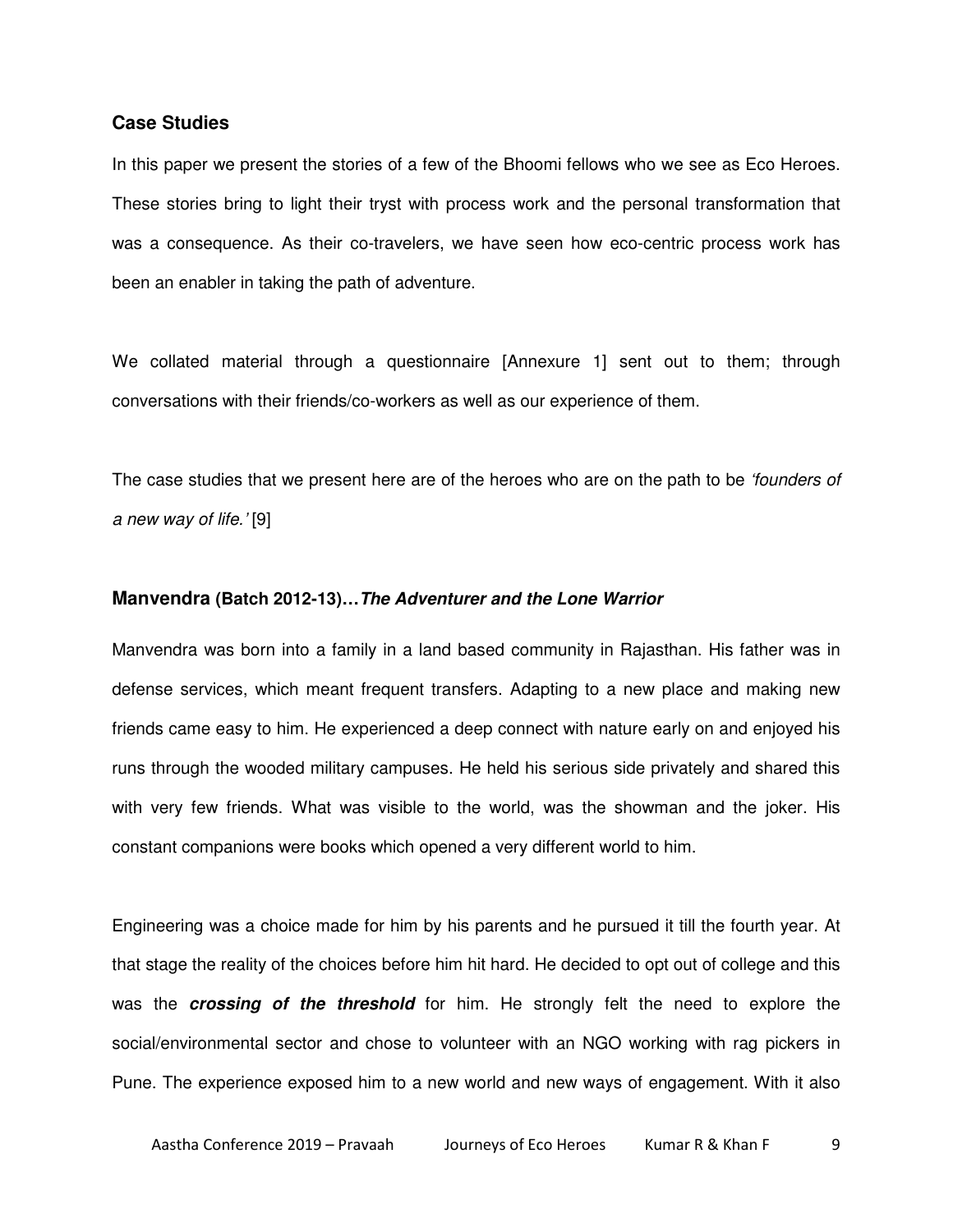surfaced some of the questions that he was grappling with. Moving to Bhoomi College and pursuing the year-long fellowship enabled him to delve deeper into his search.

At Bhoomi, working with himself through the process work labs offered, he was able to get in touch with some truths for himself. He realized that what he was fighting with was the oppressiveness of the patriarchal system; the demands and pressure to conform to the social and familial expectations. He also realised that in being the carrier of the heritage and holder of the family honour he didn't experience the space to be himself. He was also able to legitimise the unrest he felt and own the *adventurer* within. The other significant turning point was aligning with the deep connect with nature and therefore questioning the dominant development paradigm.

Gracing **the call to adventure** and the **fight with the father** came easy to this hero. However what was really difficult for him was to touch the depths of the **belly of the whale**. Through his journey into himself he was able to feel into the pain and angst of *orphan hood* at psychicemotive level. It helped him free himself from some of the residues of guilt and anger leading to a deeper acceptance of himself and others. The *lone warrior* could make some peace and begin to search for others with whom he could experience a greater sense of belonging.

"The more I explored this path, the deeper I could connect with myself as I was surrounded by people who spoke the same language."

Manvendra continued his journey of working with himself by attending other programmes offered by Bhoomi. This, we believe enabled him to commit to the alternative path, honour his intent and build on his convictions. At the same time he was able to accept and work with others and invest in community building.

 "I have started to see people in their contexts. I don't judge people by their actions now, but always try to see them with their context in mind."

Aastha Conference 2019 – Pravaah Journeys of Eco Heroes Kumar R & Khan F 10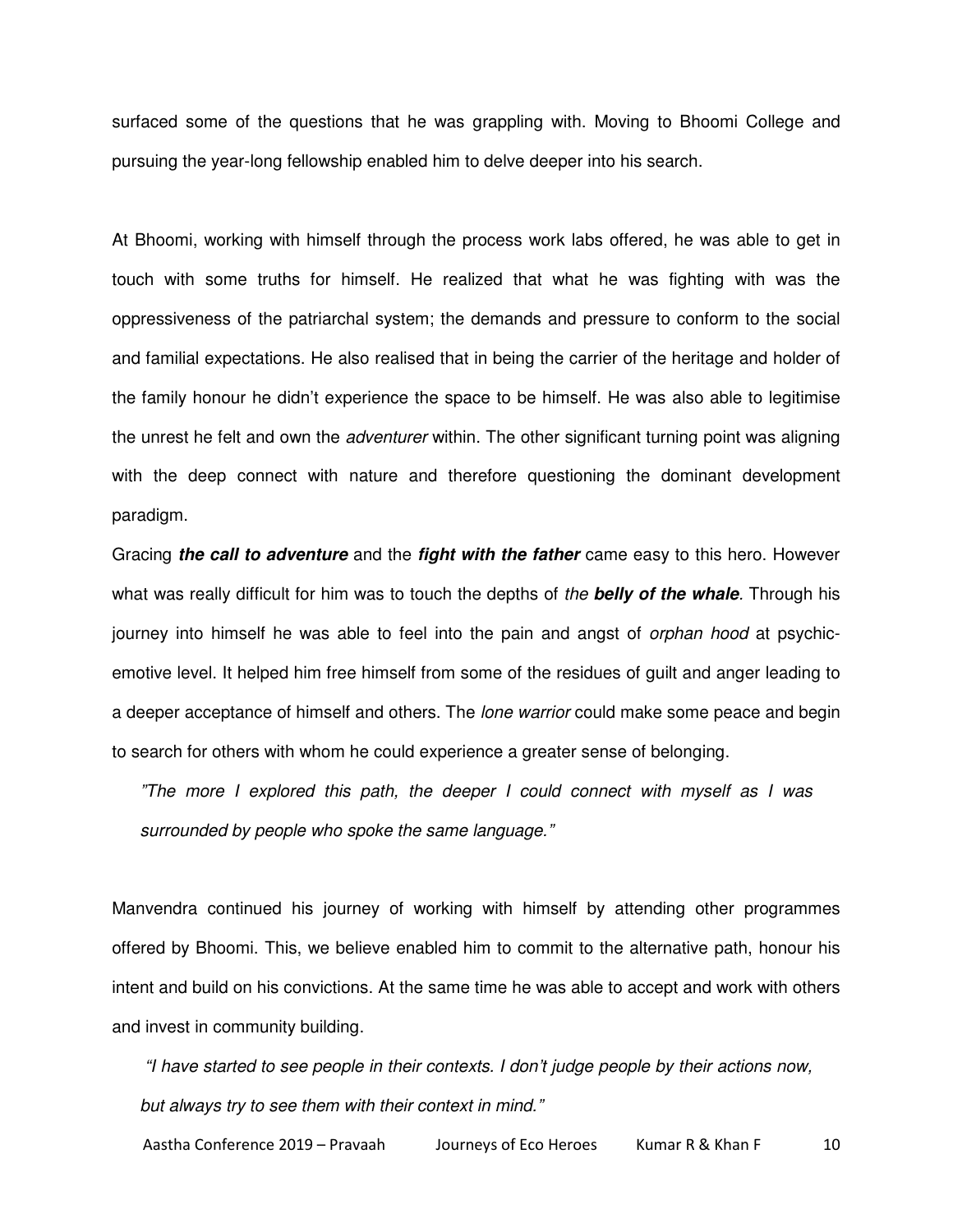Post Bhoomi, Manvendra was able to give himself the freedom to experiment with choices beyond the known and secure. He travelled around the country, visited farms and worked as a farm hand where he gained a lot in terms of learning and experience but very little in terms of monetary returns. He persisted with his search for alternatives which took him to Green Peace Foundation and later to Alaap, an NGO. Here too what he connected with was the intent and commitment of working with the local communities in forest creation. In Uttarakhand he has been at the helm of enabling the villagers to earn wage labour while creating forests. He has helped institutionalise Alaap's method of forest creation under MNREGA for Champawat region. He has also joined the Bhoomi group of facilitators on completing his internship journey.

**The Authors' Perspective**: For Manvendra, one of the prime drivers underlying his identity patterns seems to be to **follow his bliss** and stay true to his convictions. Another prime driver for him is his need to live a simple and minimalist life that draws him to mountains. His action plan for himself is to create spaces for individuals seeking meaningful paths in the alternative field. His intent is to invest in them and facilitate their journeys so that they experience the support of a community.

#### **Vasudha (Batch 2016-17)…The Earnest Seeker and Nurturer**

Vasudha was born into a Tamil family with parents who were supportive and available to her. Father, a passionate entrepreneur who inspired admiration and respect and a mother who enabled her to see beyond the obvious, have been her major influences. They enabled her to be grounded and compassionate; to differentiate one's needs from one's wants; to stay fit and to nurture her innate trait of connecting with people. However, having such strong role models, there was also the pressure to match up to her internal benchmarks. This created a dissonance within her when she engaged with the realities outside. While this struggle was internal and to a large extent unrecognized, she deployed her energies into 'doing', in the world outside.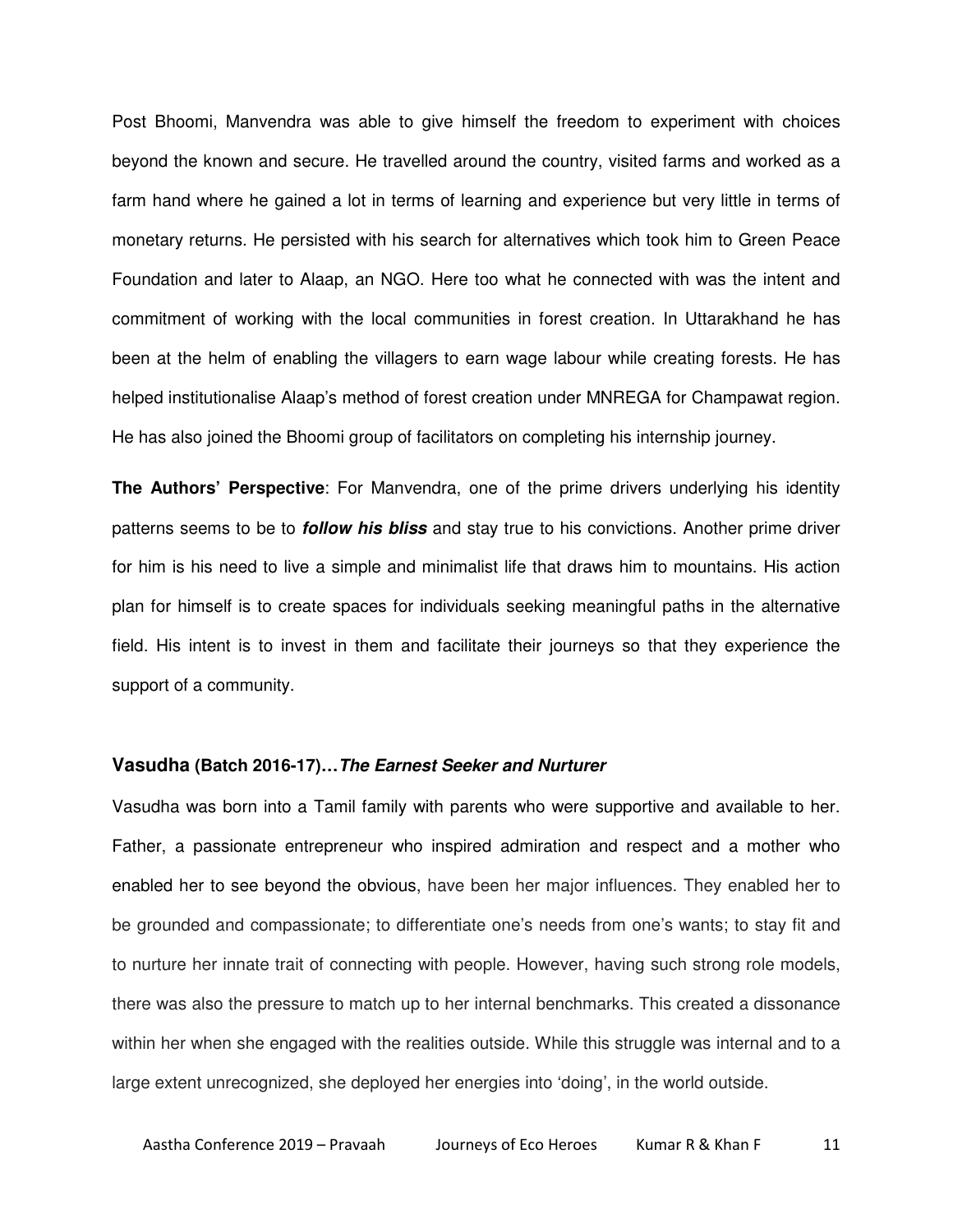Even as a child, the disparity in society had troubled her and made her feel helpless. She had experienced excessive competition and evaluation during middle school years. The pain of feeling undervalued made her question the conventional system and search for alternatives. These twin streams were the seeds of her 'hero's journey'.

While she was pursuing her masters in the UK, a volunteering opportunity to teach at an orphanage in Chennai came up. On getting back to India, she joined this organization as a volunteer. She enjoyed the process of teaching; and the freedom to explore and build on. In a few years' time, her decision to quit her job at her father's factory (of managing customer relations) to take up volunteering full-time at the NGO, was **crossing of the threshold** for Vasudha

The founder of the NGO inspired her and initiated her onto the journey of moving from helplessness to hopefulness through proactive action. In his vision, she found the purpose and meaning that she was searching for. She built her understanding of the alternative world by engaging with multiple responsibilities in the organization. She also added to herself by pursuing courses that enabled her to add to the organization. An ardent learner, she was open to receiving from varied sources and experiences.

Vasudha joined Bhoomi College in 2016. The process work experience at the college enabled her to question some of her beliefs, understand herself and those around her better, and realize how impactful little experiences can be in shaping a person. These programmes helped her to build relationships with peers and facilitators; share her vulnerabilities and confront her deeply held fears with ease. She also became aware of her patterns of setting high benchmarks for herself, idealizing relationships and getting caught with 'doing'. The earnest seeker-learner identity was overshadowed by the not good enough identity which didn't allow her to own her

Aastha Conference 2019 – Pravaah Journeys of Eco Heroes Kumar R & Khan F 12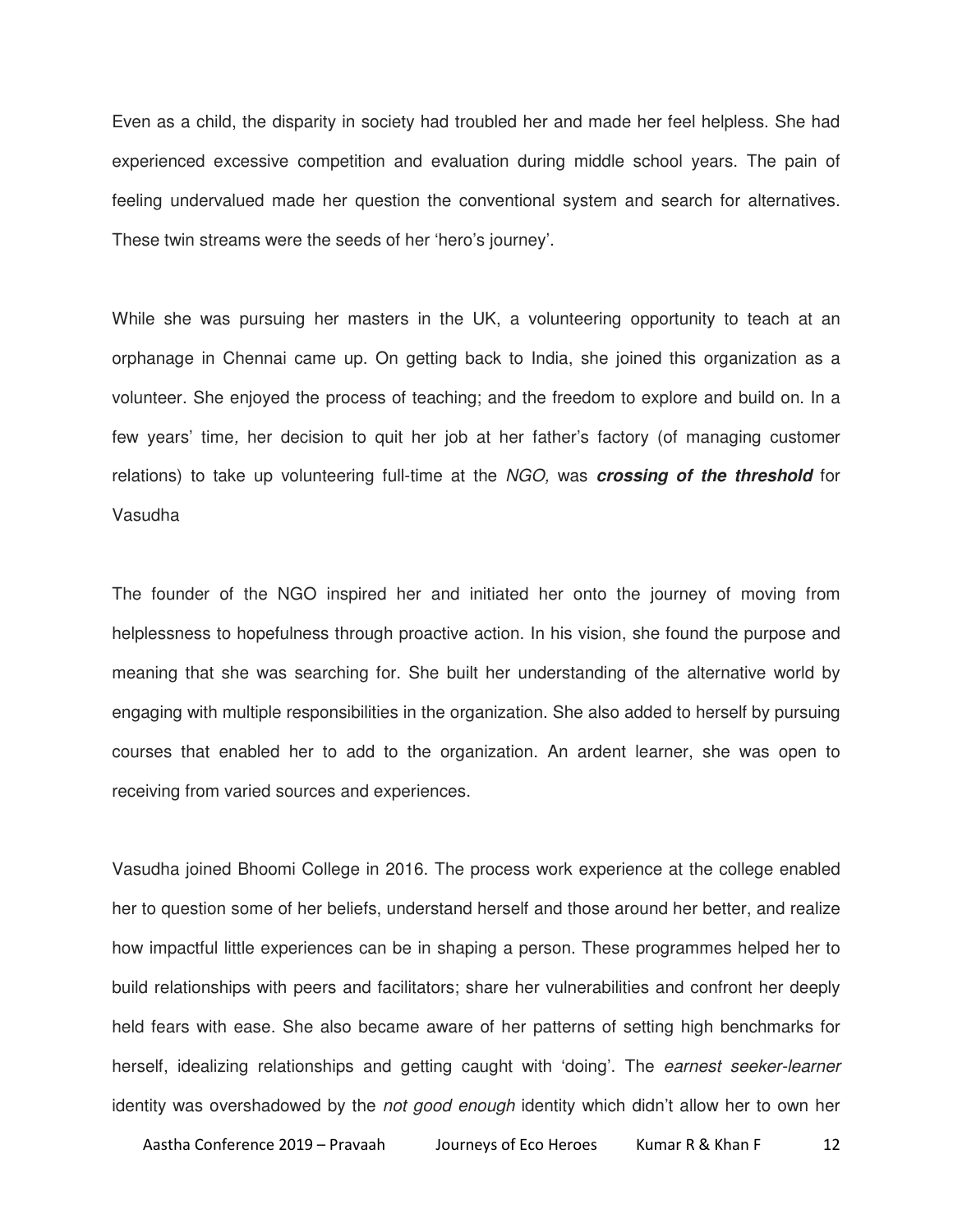substantive self and anchor within. These programmes helped her to recognize some of these patterns, their impact on her action choices and her own well-being.

"Looking at a human being as complex and beautiful and how breaking free or strengthening some of the patterns can help in transformation!"

 "I feel the naturalist in me was probably nurtured at Bhoomi through the exposure and practical experiences I got. It instilled the faith that I could create such an eco-system centered around the child's holistic development in our schools too."

Getting in touch with her own gifts and distinctiveness allowed the flowering of the Shakti identity which enabled her to discover the **eternal source of power** within. This released her from her own notions of limitedness and enabled her to **offer back to the world** with renewed energy and vigour.

Post Bhoomi, she is carrying her learning from the Holistic Education programme forward and investing in creating wholesome, learning communities. She was able to recognize the changes that were needed in the schools that she works for. She conceptualises similar programmes in the NGO she works for. Currently her team of facilitators' works with teachers and headmasters/headmistresses of 15 low-income private schools. This is to create an eco-system centered on the child's holistic development. Process work is a critical component of this programme's design.

**The Authors' Perspective**: For Vasudha, one of the prime drivers is the need to create wholesome and nurturing learning environments which would allow children to thrive and bloom. Her need for fairness also drives her to engage with people and processes in creating equal opportunities for learning.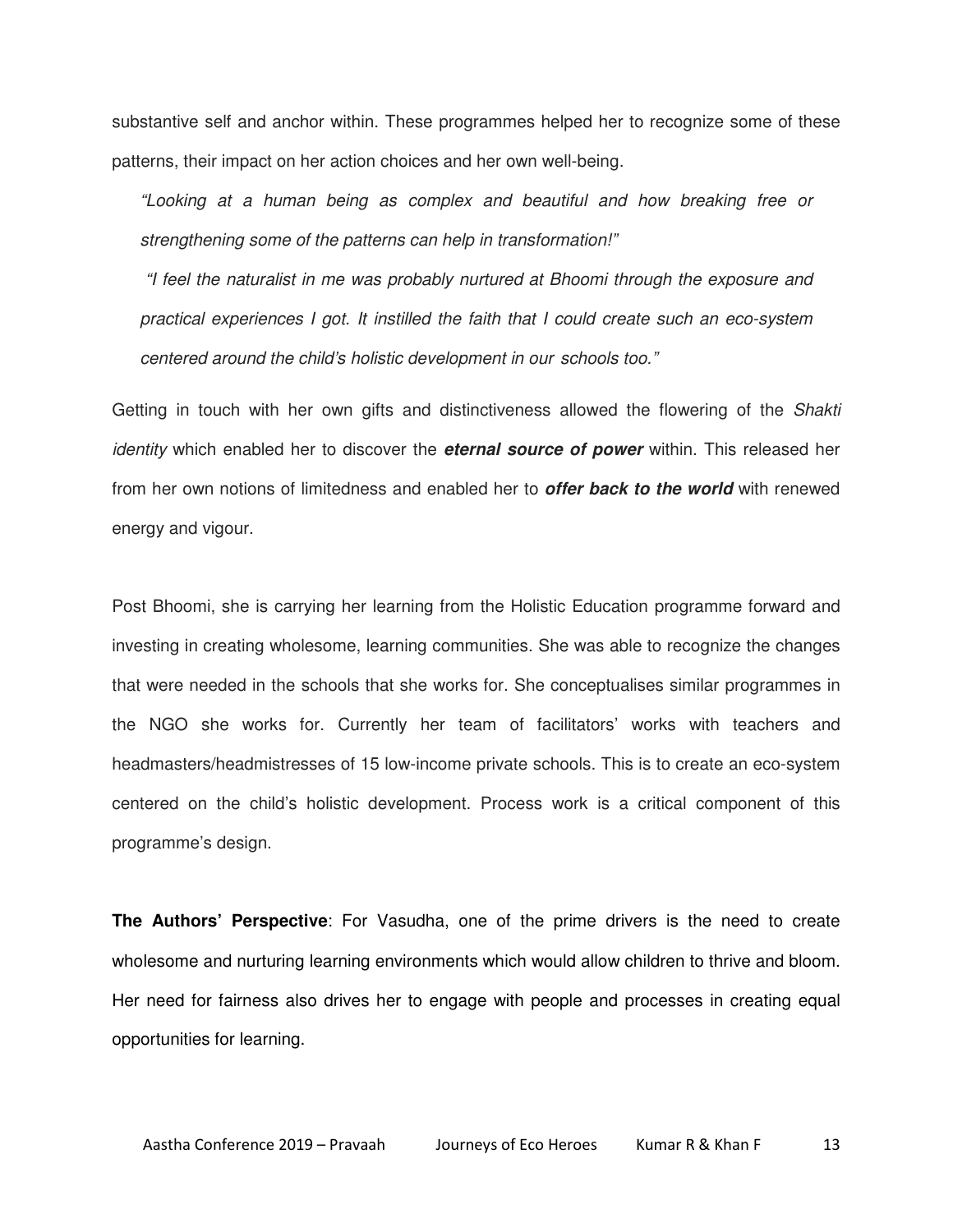#### **Ayush (Batch 2017-18)…The Dreamer and the Strategist**

Ayush was born into a business family in a small town in UP. He had a carefree childhood enjoying idyllic times with his siblings, cousins and a doting grandmother whose stories he enjoyed. He was sent to a boarding school in his middle school years for better educational prospects. His experiences at the boarding school were in stark contrast to the nurturing environment at home. The oppressive environment, the competition, the aggressive bullying in the boarding school brought out the *fighter* and *rebel* in him who refused to give in. At the same time he began questioning such a harsh/hostile 'factory style' education system which does very little to spark the learner in the child. In a sense, during this period the sensitive and warm person went into hiding and what became visible was a tough and capable Ayush.

He was pursuing a programme in economics at a college in Delhi. During this time a chance visit to a slum in Delhi made him question a lot of givens of the dominant economic paradigm. It made him relook at social inequalities. He strongly felt that he needed to step out of the restrictive system to find real solutions to the problems that exist.

The new found sense of purpose and the need to seriously look at alternatives enabled him to **cross the threshold** and he decided to opt out of college. The strategist in him chose not to disclose this decision to his family. What fired him the most at this point in time was low cost eco- friendly housing for the under-privileged.

"The day dreamer and visionary in me revealed itself for the first time. I remember dreaming and envisioning about prefabricated low cost houses."

With this he began his journey of **learning and search**. He found opportunities in institutions like Dharmalaya Institute and Geeli Mitti Farm where he got exposure to hands on eco-friendly construction. Gradually his vision of integrating eco entrepreneurship with low cost, eco-friendly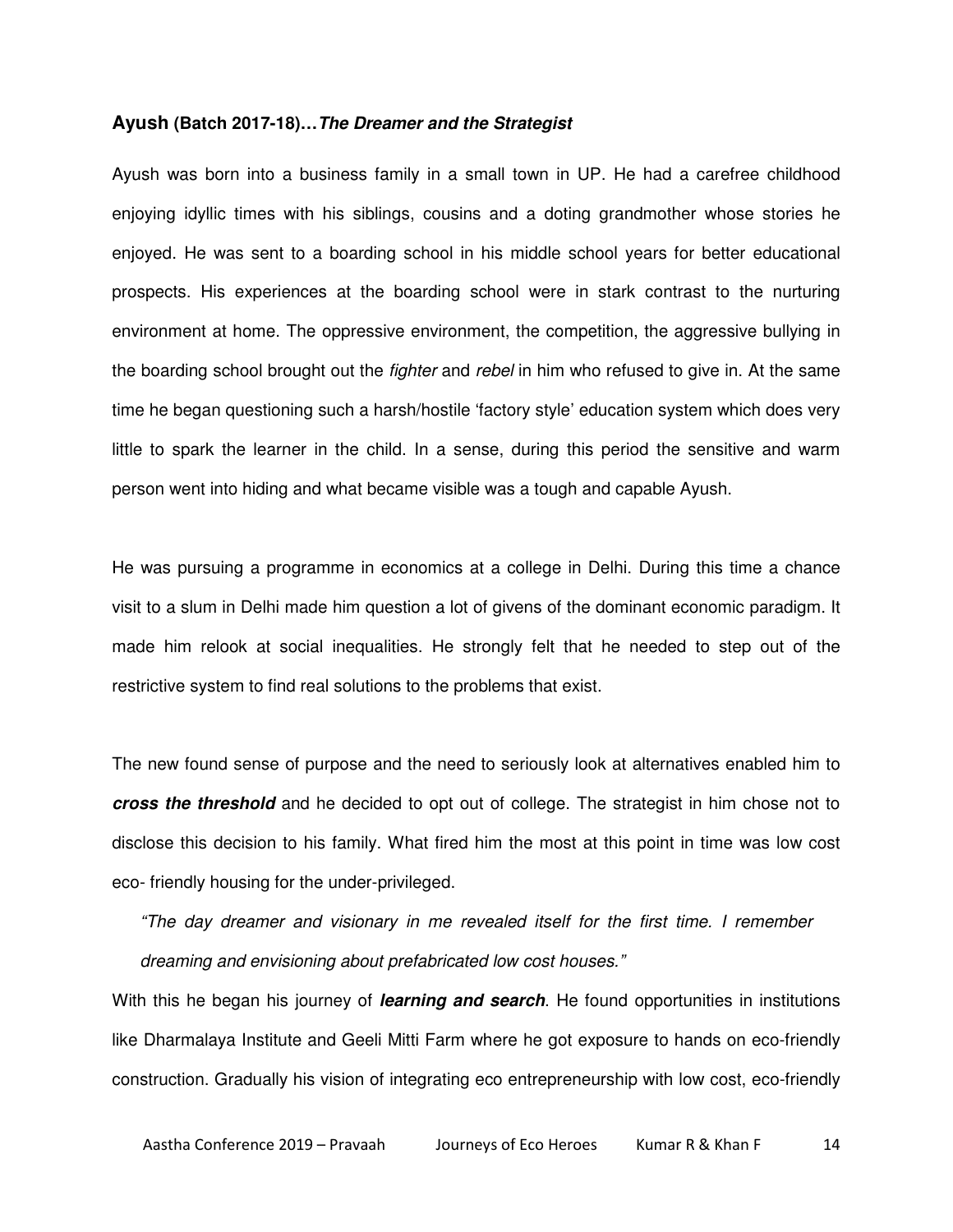housing started taking shape. It was a period of intense exploration and of un-schooling himself. Bhoomi College acted as a signpost to him in this phase of his journey.

The inner outer ecology programme invalidated a lot of myths/beliefs that he had held for long and pushed him to get in touch with his vulnerable, emotive side. This experience of grappling with the fragility with which he held himself, 'the shattering of images' threw him into the **belly of the whale**. What also emerged from the belly of the whale was reclaiming of the lost child who had felt adrift. It also led to him owning his gentle and receptive side. This then enabled him to balance his energies and not be compulsive to prove himself. This period, of **integration of masculine and feminine** was not an easy phase for him and it took him some time to be at peace with the new discoveries and realisations.

For long, he had held the identity of the *eldest son* as limiting and binding that put a lot of pressure on him to conform to societal norms. Working with this enabled him to release himself from the pressure of being the role model and own the power of influence that this identity holds, to shape responses of others. This led him to working with his younger siblings and cousins; sharing his concerns and dreams and including them in his journey. The strategist in him made it possible to balance the multiple realities of his life and expand his sphere of influence.

Post Bhoomi he has been able to sift through the non-essentials to focus his energies on what needs to be worked on. He is currently back to working in his family's business while keeping a clear goal to be an ecological social entrepreneur. He is using this time and opportunity to deepen his understanding, consolidate his learning and strengthen his ideas before putting them into action. He deeply values self-level work and the insights that he receives from engaging with it. He intends to explore further the process work journey for himself.

Aastha Conference 2019 – Pravaah Journeys of Eco Heroes Kumar R & Khan F 15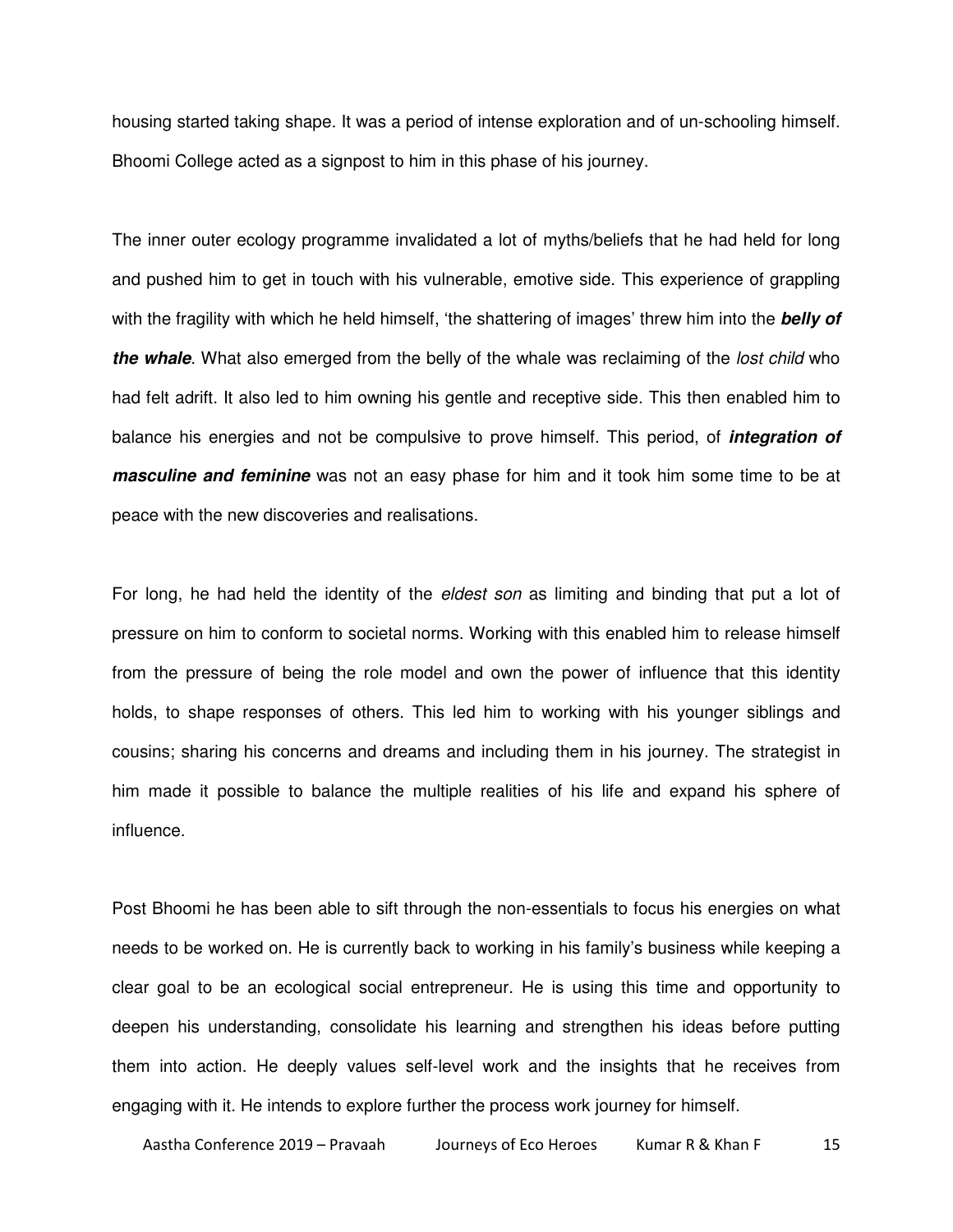**The Authors' Perspective**: For Ayush, one of the prime drivers is to bring dignity and justice to marginalized communities to change the power equations. This gives him the impetus to create business models that are economically viable as well as ecologically and socially fair.

#### **Shakti (Batch 2018-19)… The Good Girl and the Free Spirited Child**

Shakti grew up in a middle class Tamil Brahmin family with the values of being productive, focused and giving her best. She spent her early years in Mumbai where she had a community beyond the family which gave her a strong sense of belonging. She cherishes those years and the memories are very fondly held.

Moving to Chennai in her early teenage years, exposed her to a totally different environment which she found restrictive making her feel lonely and alienated. She missed the larger community that she could draw support from. She struggled with issues of body image and found refuge in academics to prove her worth. This led her onto the path of becoming a strong performer/doer.

Joining a chartered accountancy course after schooling seemed like a natural progression. Here, she encountered a world of structures, formalities, and people politics. She experienced a deep sense of unrest, alienation from her natural self, found it difficult to cope and often felt frustrated.

She intuitively knew that the mainstream world was not her calling. The last straw was her not clearing the final exam in her chartered accountancy course. This proved to be the **crossing of the threshold** as she discontinued her CA course and started looking for alternatives.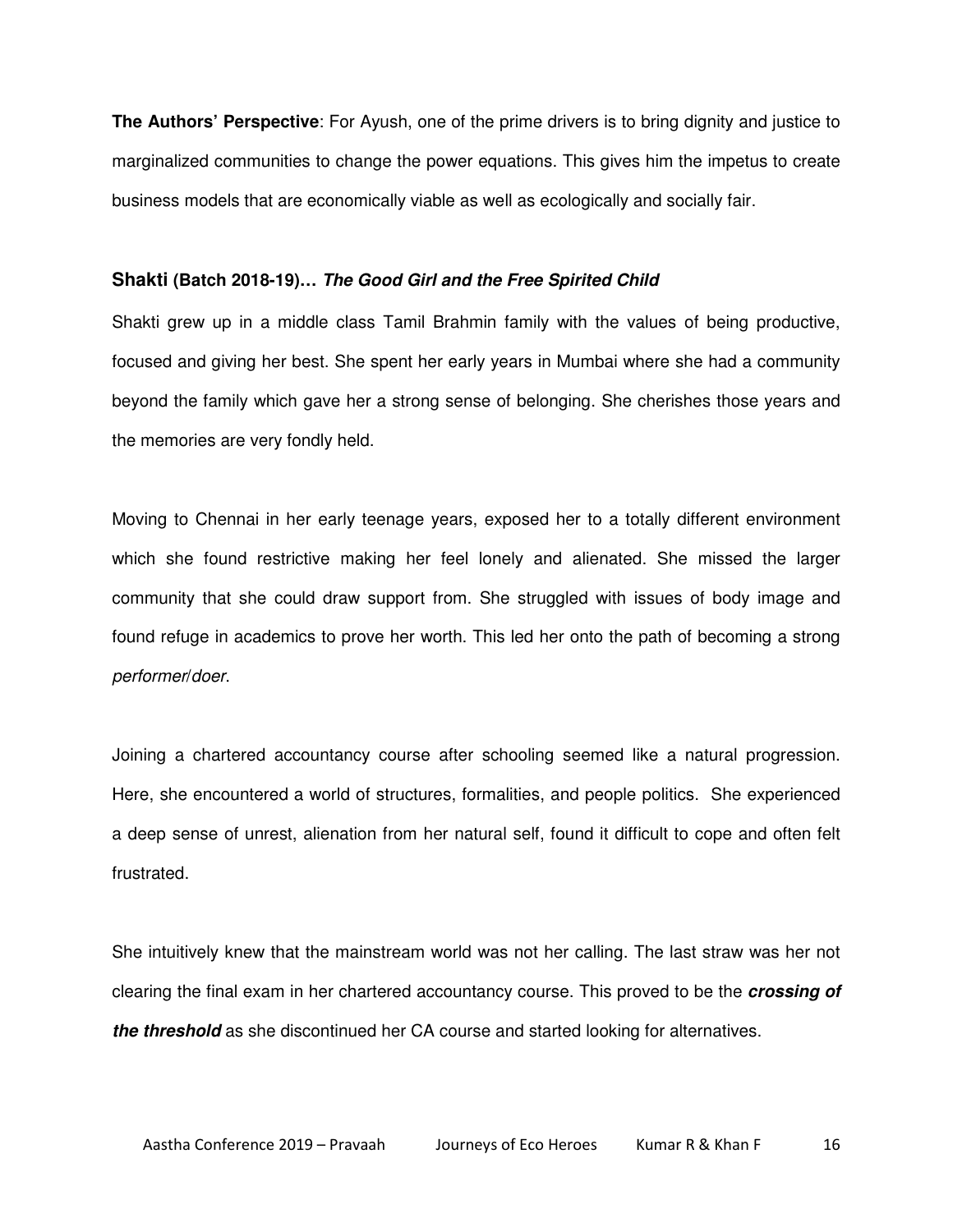She was keen on pursuing something that would enhance body-mind connection and bring physical well-being. She found this in yoga and trained to be a yoga instructor. This is where she met like-minded people who became her co travellers. With yoga she started discovering the subtle links of body, mind and inner well-being. She also sensed that inner well-being is very intimately connected with community and planetary well-being and was curious to discover those aspects. This search took her to Bhoomi College. At Bhoomi she deepened her understanding of the larger ecological context and the relationship with other elements of nature.

The Inner and Outer Ecology and Deep Ecology programmes made her challenge some of her assumptions and notions. These programmes also enabled her to tune in with some of her long held struggles. She was able to recognize the pushes and pulls held within. The free spirit in her would beckon to her to spread her wings and soar high while her good girl identity kept her stuck and limited. Gracing and accepting different aspects of herself helped her make peace with the person that she is. She was also able to see how her strong need for approval compelled her to take decisions which left her feeling unwholesome.

At Bhoomi, living with a group of people who were diverse in their backgrounds, ideologies, mindset, age etc. changed her perception and relatedness with them. She began to accept and acknowledge beauty in diversity. In doing this she was able to expand her world, **find cotravellers** and feel a deep sense of belonging**.** She was able to acknowledge and own her intuitive and gentle side as much as her intellectual self. Experiences of conflicts also helped her to change her definition of confrontation. This helped her to be integral and engage with people with more openness. She got in touch with some significant realisations for herself after the Inner Outer Ecology and Deep Ecology programmes.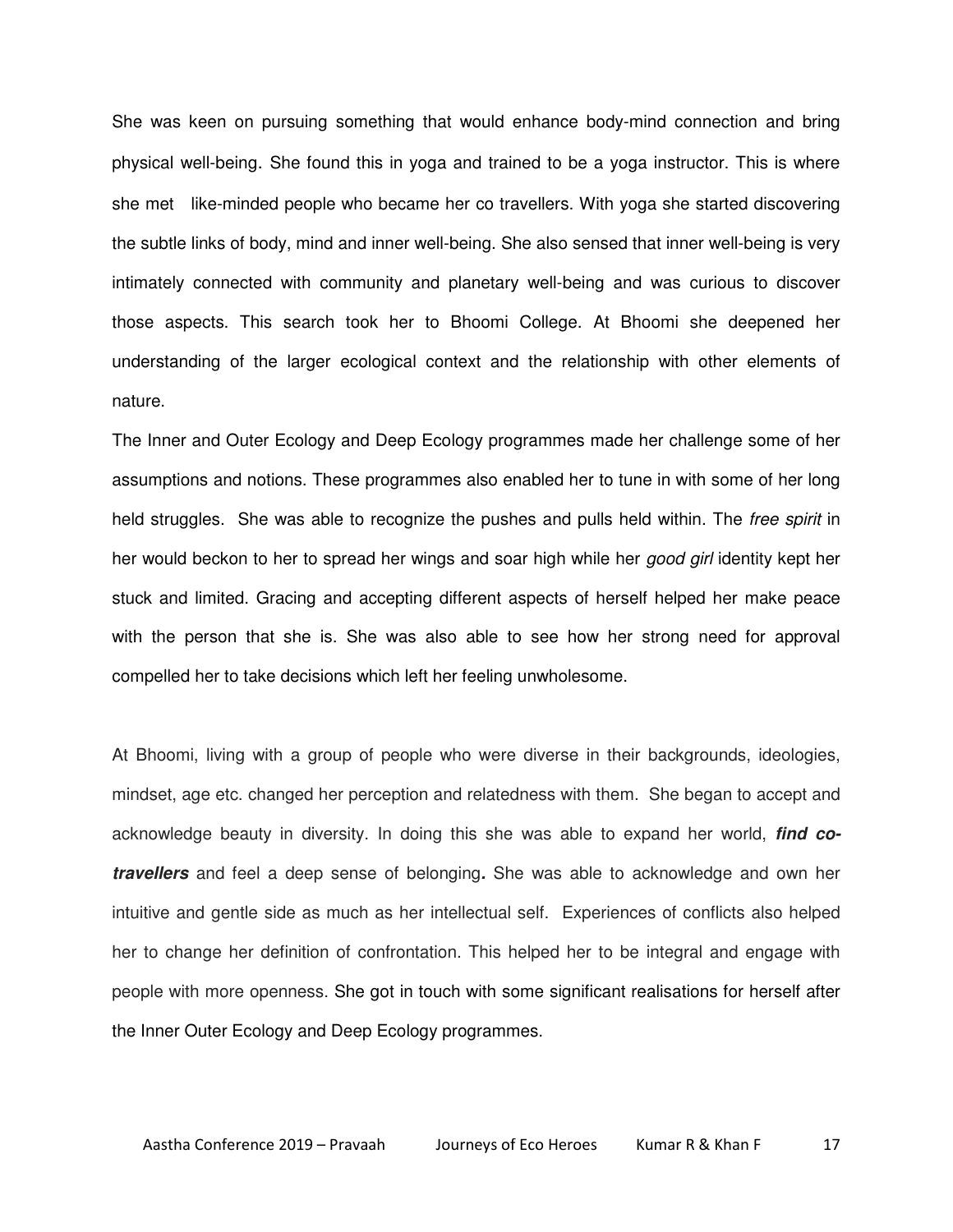"The constant worries and anxieties about the uncertain future and the repeated analysis and judgments of the past have come down greatly. I have also started appreciating the inherent fulfillment in accepting the being that I am instead of constantly chiding myself and being overly self-critical to become the "perfect" vision I had envisioned for myself. My outlook on inaction and productivity has also changed a lot."

All this has helped her to embrace the alternative path with renewed strength of her convictions. Honouring herself and her search has enabled her to anchor in her belief and get in touch with the **eternal source of power within**. This has freed her from being trapped in the world of expectations of significant others while gracing them their reality.

She values process work tremendously as she sees it as a never ending journey of experiences and learning. She intends to further explore facilitation in process work to enable others in their journey of search.

**The Authors' Perspective**: For Shakti, one of the prime drivers is her convictions and belief to be a change agent against all odds that she encounters. We see her drawing energy from this to take initiative and find avenues that would give her inner fulfillment. Investing in others is another prime driver which enables her to hold beckoning spaces to bring synergies of people together.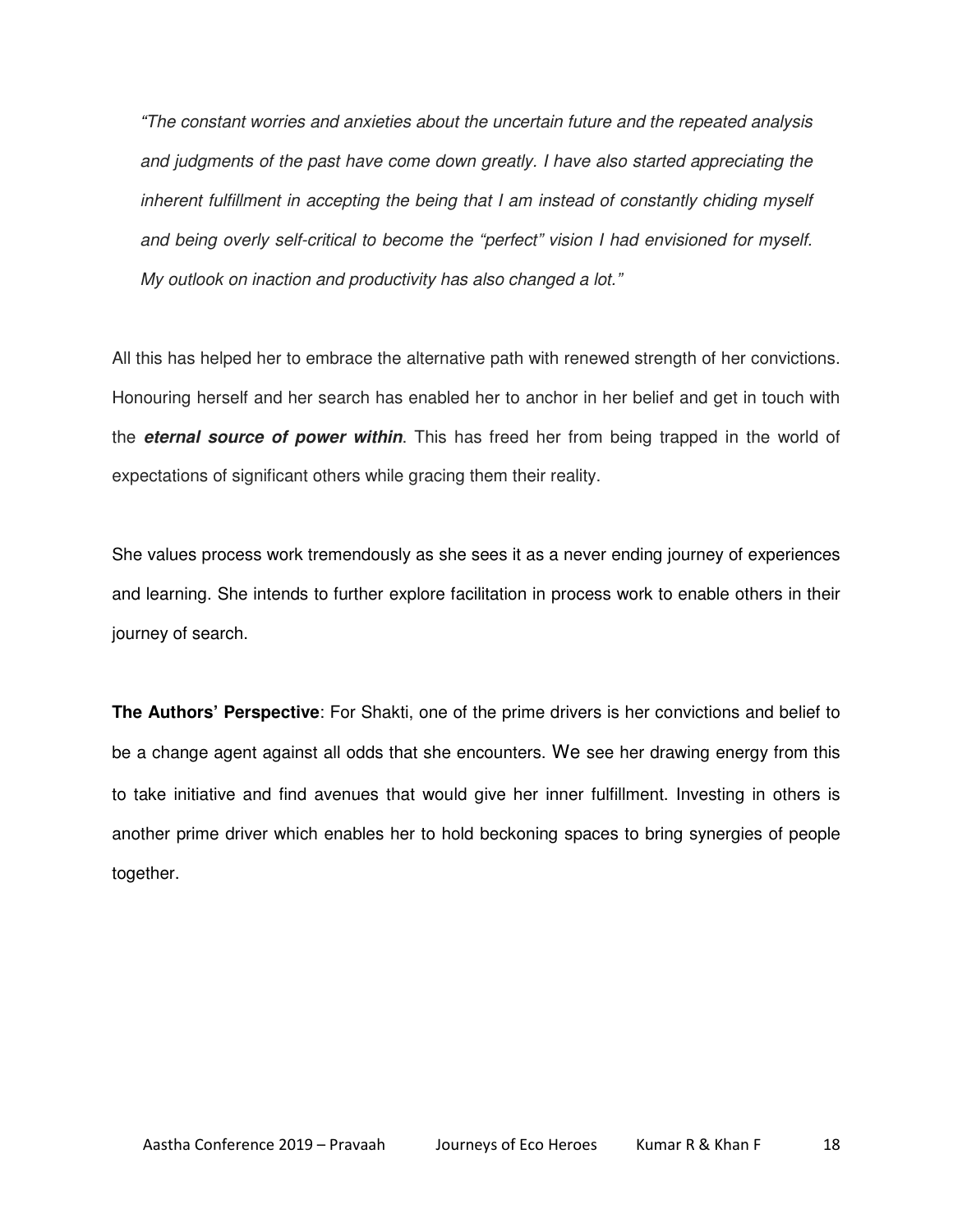## **Conclusion**

Heroes are celebrated and often what is made visible is the final destination. The process itself is invisible; the excitement of the adventure, the struggles and joys of discoveries; the alignment with the calling and the constant *tapasya* one needs to commit to, for allowing the transformation to happen. No hero's journey is easy, the stepping into the unknown, away from the seemingly secure world and facing one's deep dissonances may deter many. It is easier to make peace and adjust to status quo. Yet many do take this first step; continue to persist with the journey to find their truths!

Every new era has its own heroes! The eco heroes of the current times are declaring the end of the era of quantity and stating out loud and clear that they want to focus on things that matter. They have turned their backs on narrow definitions. They are in touch with their '**ecological self**'; the knowledge that "relations are not only relations we have with humans and the human community, but with the larger community of living beings." [10]. Presently, they may be small in number but they seem to be a steadily growing community - and their determination and strength of convictions make them the harbingers of the new era. Their intent is to 'found a new way of life'.

What we have been witness to, in our work with Bhoomi fellows is that there is a deep urge to work in the outer world to bring about change, however complex the issues may be. When this is synchronized with a deep working with one's inner landscape and meaning making processes, a totally new world opens up. Our heroes, we find, have been able to anchor in their strengths, let go of non-essentials and commit to their path... in Pulin's words "with no certainties but no doubts either."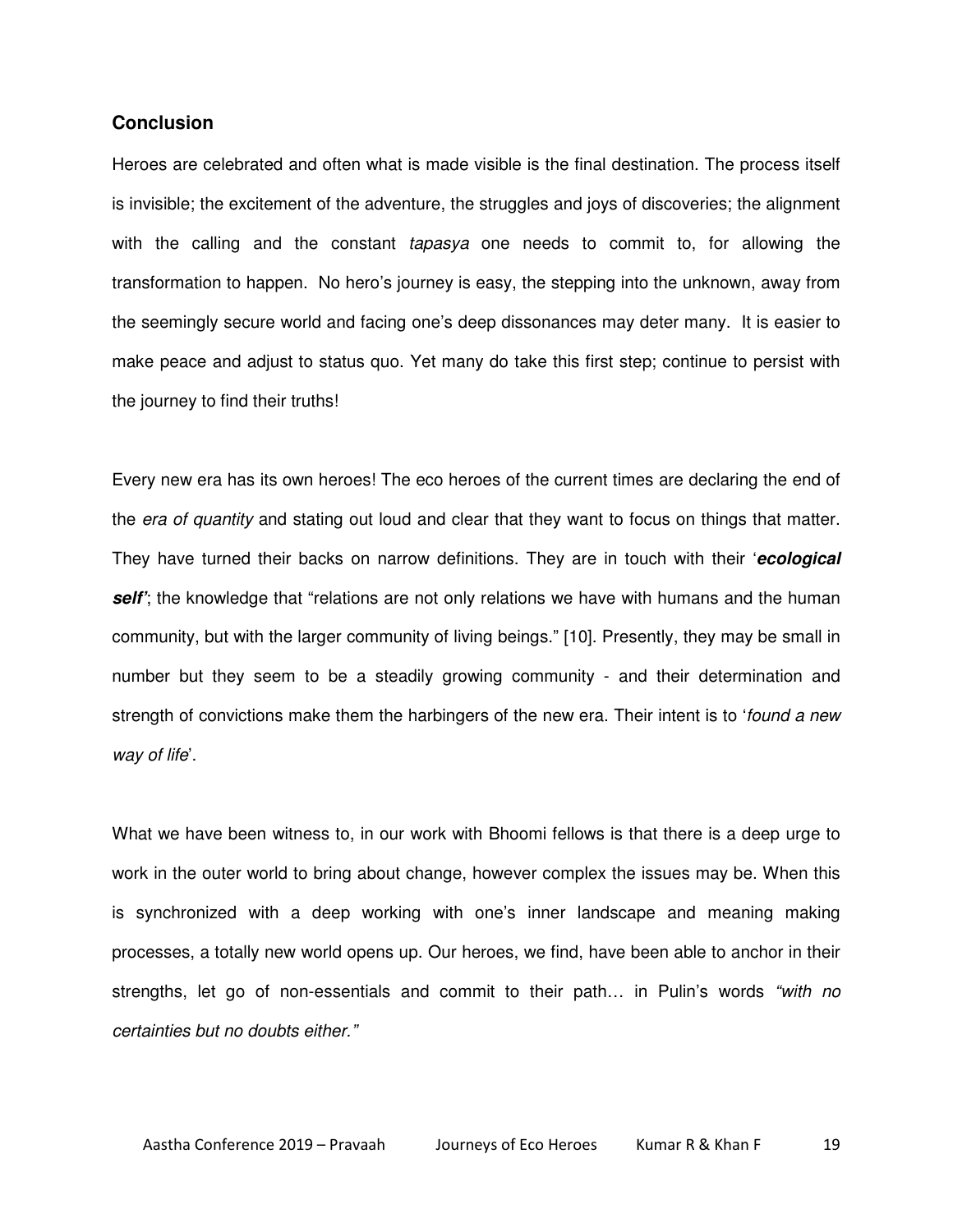We end with a quote by Campbell which captures the essence of the journey of our heroes.

"Furthermore, we need not risk the adventure alone for the heroes of all time have gone before us. The labyrinth is thoroughly known. All we have to do is follow the thread of the hero-path. And where we thought to slay another we shall slay ourselves. Where we thought to find an abomination we shall find a god. Where we thought to travel outward we shall come to the centre of our own existence. Where we thought to be all alone, we shall be with all the world."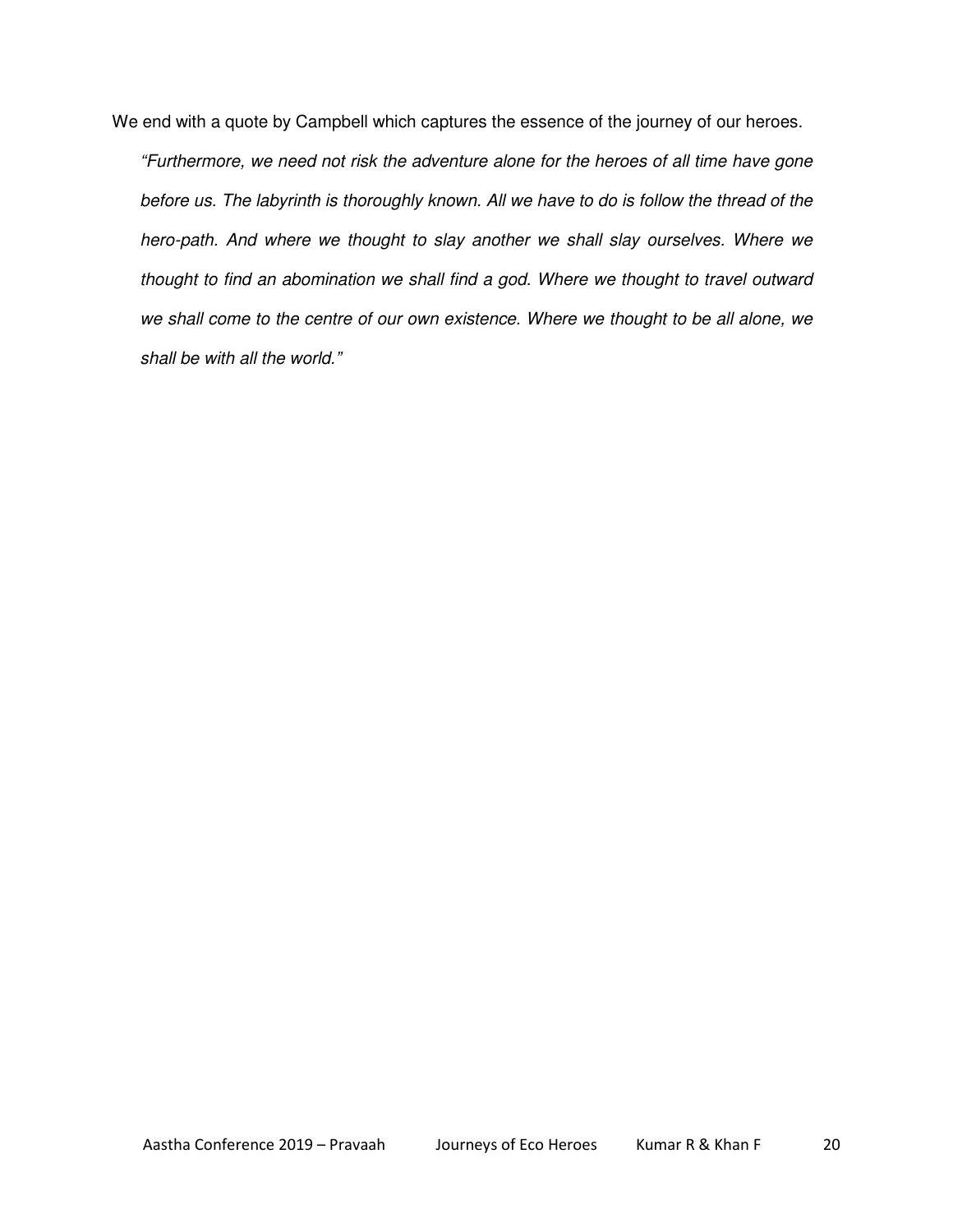## **Bibliography**

- 1. Page 4. Schumacher, E F. This I believe and other essays, Green Books 1997
- 2. Page 4. Bhoomi College offers two Fellowship programmes
	- a. Holistic Education and b. Sustainable Living. Six batches have graduated so far.
- 3. Page 5. Other Programmes offered at Bhoomi under the banner of Sankalan

Identity, Roles and Systems for Well-being

Holistic Leadership and Organisation as Eco-system

Co-creating Eco-wise Community

Spiritual Sutras for Holistic Facilitation

Tuning in with Nature Within and Around (For children)

- 4. Page 6. Taken from Seetha Ananthasivan's note on concepts and frameworks used as interventions in eco-centric process work.
- 5. Page 6. https://en.wikipedia.org/wiki/Joseph\_Campbell
- 6. Page 6. https://en.wikipedia.org/wiki/Joseph\_Campbell
- 7. Page 7. Campbell, Joseph, Hero with a Thousand Faces, Pantheon Books
- 8. Page 7. The 12 stages of Hero's Journey as used in Sankalan Programmes is adapted by Seetha Ananthasivan.
- 9. Page 8. Campbell, Joseph with Moyers, Bill. The Power of Myth, Anchor Books 1991
- 10. Page 18. Seed, John. Thinking Like a Mountain, New Catalyst Books edition 2007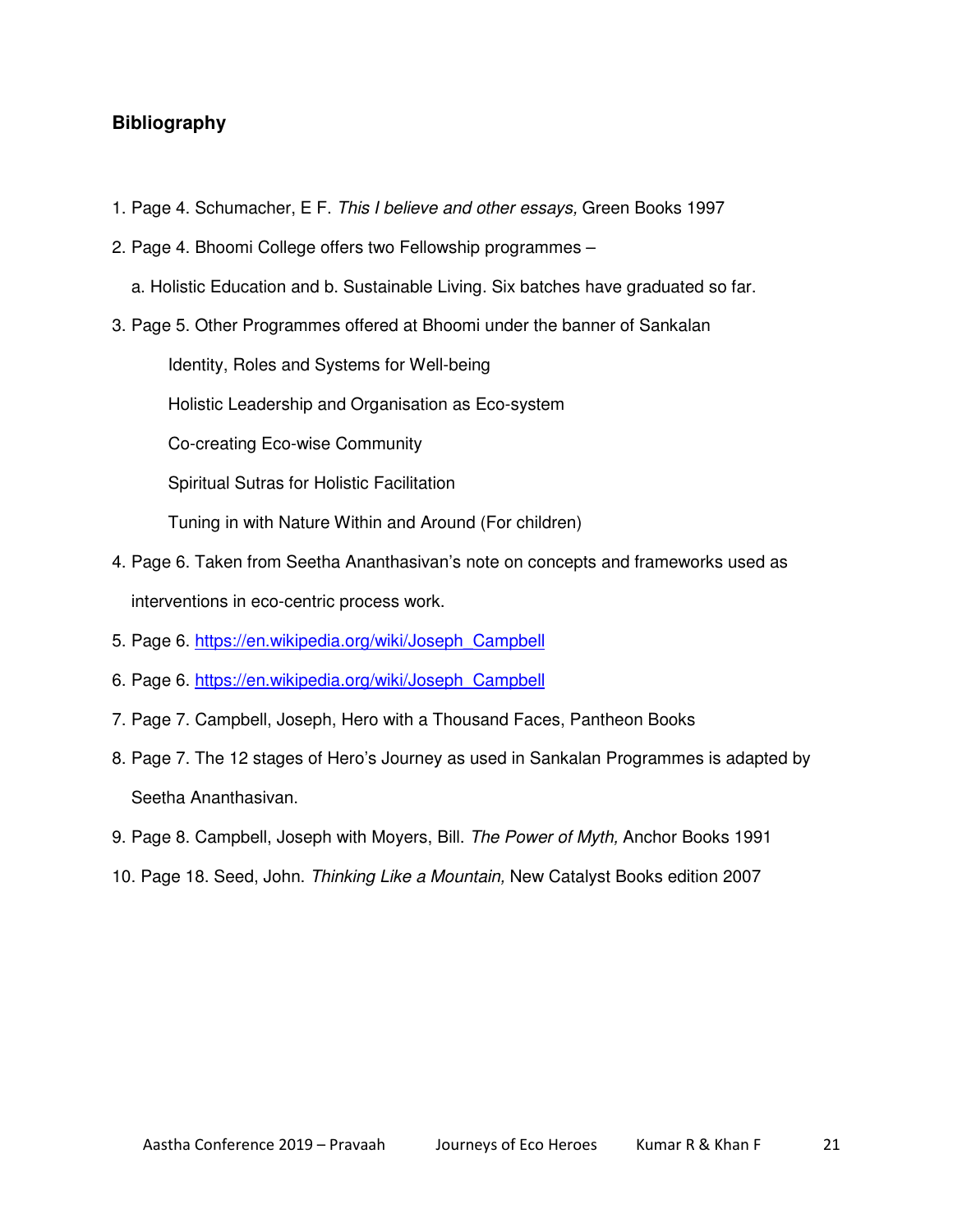## **Annexures**

### **Annexure 1 –Questionnaire**

- 1. What were the major influences shaping your mindset in growing up years?
- 2a. What were some of the triggers that made you follow the alternative path?
- 2b. When did this happen?
- 3a. How did you explore further?
- 3b. What made you choose Bhoomi?
- 4. What were the significant experiences here at Bhoomi?
- 5. Were there any challenges? Tell us about the biggest ones.
- 6. What was your experience of Sankalan as a whole?
- 7. What has remained with you from those experiences?
- 8. How do you view the Personal/Inner work aspects of the programme?
- 9. What of the Bhoomi-Sankalan experience continues in your current work?
- 10. Where do you go from here?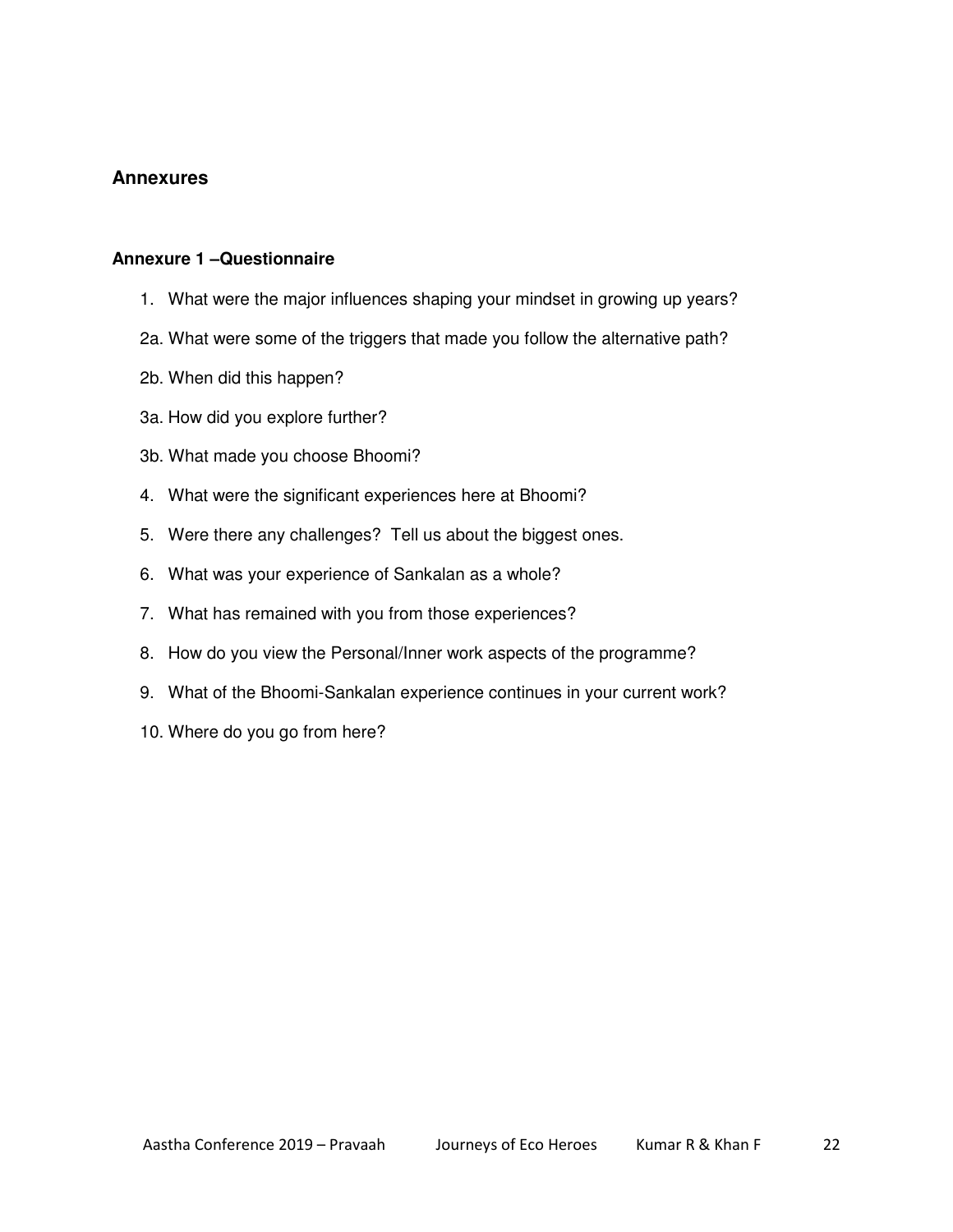#### **Annexure 2 –Comments from Friends and Colleagues**

#### **For Manvendra - Statement from a friend and colleague**

"Manvendra post the fellowship at Bhoomi found a sense of purpose and belonging that he so deeply yearned for. A sense of purpose with regard to his work and how he wanted to contribute to the world and a sense of belonging to a community of 'weirdos' and oddballs who put their love for preserving the natural world before anything else.

I have seen Manvendra not only contribute positively to movements in agriculture and afforestation but also been witness to his leadership and mentoring capabilities over the past 5 years. He works to nurture young eco-leaders as much as he works to nurture native forests. His ability to be non-judgmental and a deep listener were honed further at Bhoomi and he has been leveraging it to build deep bonds within the sustainability sector.

He has also imbibed the simple life and learning from nature that is so often spoken of at Bhoomi by living austerely and close to nature."

#### **For Vasudha - Statement from a friend and a Bhoomi batch mate**

"The very first introductory moment with Vasudha is very vivid and clear in my head. She came across as someone who was confident, had clarity and was in Bhoomi for a purpose. But as we grew closer to each other during our course in Bhoomi, I saw even deeper shades of Vasudha. She was also at crossroads in life – professionally and personally. She was seeking a direction and was kind of lost in the initial days of Bhoomi.